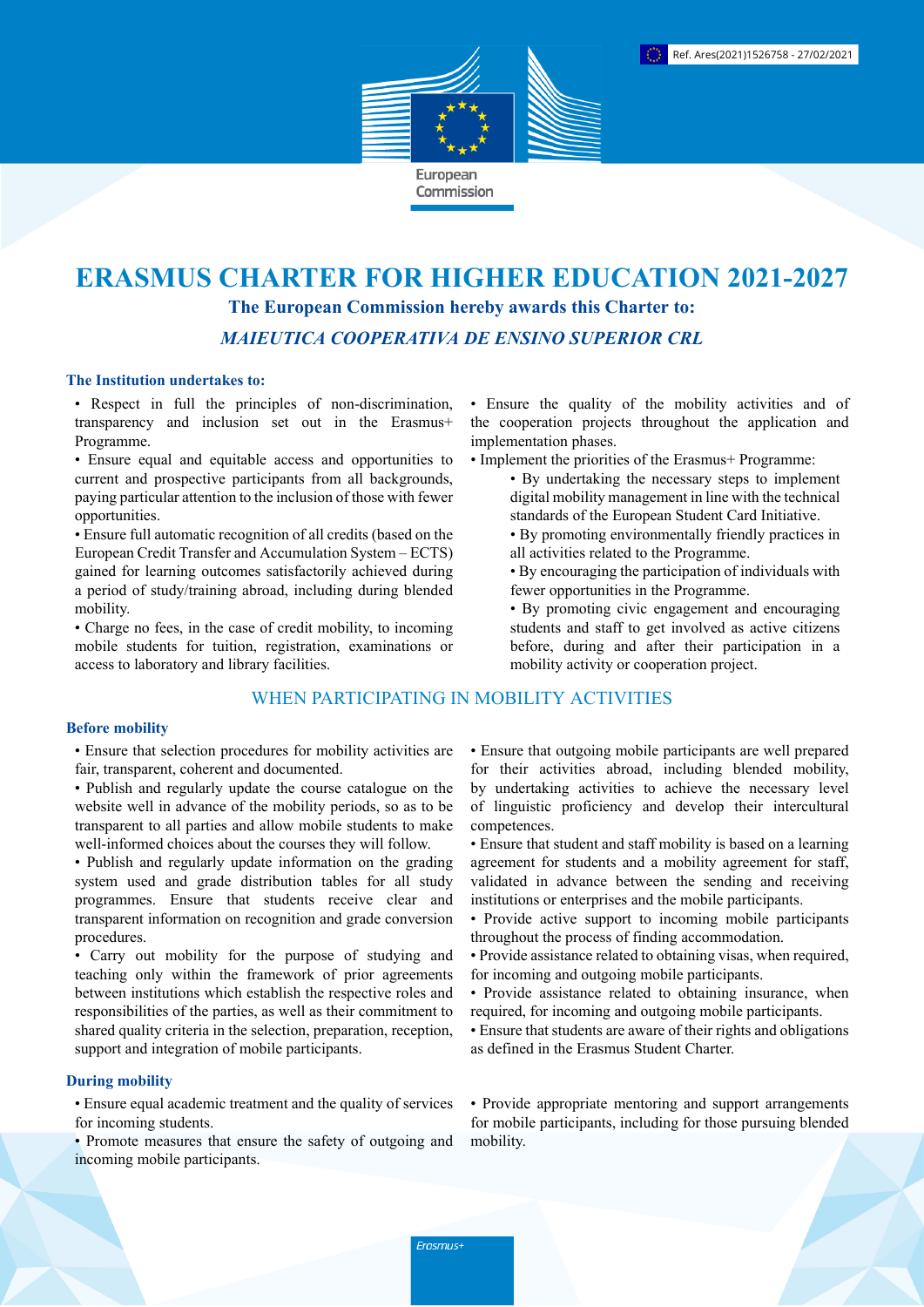• Integrate incoming mobile participants into the wider student community and in the Institution's everyday life. Encourage them to act as ambassadors of the Erasmus+ Programme and share their mobility experience.

### **After mobility**

• Provide incoming mobile students and their sending institutions with transcripts of records containing a full, accurate and timely record of their achievements at the end of the mobility period.

• Ensure that all ECTS credits gained for learning outcomes satisfactorily achieved during a period of study/training abroad, including during blended mobility, are fully and automatically recognised as agreed in the learning agreement and confirmed by the transcript of records/traineeship certificate; transfer those credits without delay into the student's records, count them towards the student's degree without any additional work or assessment of the student and make them traceable in the student's transcript of records and the Diploma Supplement.

• Provide appropriate language support to incoming mobile participants.

• Ensure the inclusion of satisfactorily completed study and/ or traineeship mobility activities in the final record of student achievements (the Diploma Supplement).

• Encourage and support mobile participants upon return to act as ambassadors of the Erasmus+ Programme, promote the benefits of mobility and actively engage in building alumni communities.

• Ensure that staff is given recognition for their teaching and training activities undertaken during the mobility period, based on a mobility agreement and in line with the institutional strategy.

## WHEN PARTICIPATING IN EUROPEAN AND INTERNATIONAL COOPERATION PROJECTS

• Ensure that cooperation activities contribute towards the fulfilment of the institutional strategy.

• Promote the opportunities offered by the cooperation projects and provide relevant support to staff and students interested in participating in these activities throughout the application and implementation phase.

## FOR THE PURPOSES OF IMPLEMENTATION AND MONITORING

• Ensure that the long-term institutional strategy and its relevance to the objectives and priorities of the Erasmus+ Programme are described in the Erasmus Policy Statement.

• Ensure that the principles of the Charter are well communicated and are applied by staff at all levels of the Institution.

• Ensure that cooperation activities lead to sustainable outcomes and that their impact benefits all partners.

• Encourage peer-learning activities and exploit the results of the projects in a way that will maximise their impact on individuals, other participating institutions and the wider academic community.

- Make use of the **ECHE Guidelines** and of the [ECHE Self-assessment](https://ec.europa.eu/programmes/erasmus-plus/eche/start_en) to ensure the full implementation of the principles of this Charter.
- Regularly promote activities supported by the Erasmus+ Programme, along with their results.
- Display this Charter and the related Erasmus Policy Statement prominently on the Institution's website and on all other relevant channels.

The Institution acknowledges that the implementation of the Charter will be monitored by the Erasmus+ National Agency and that the violation of any of the above principles and commitments may lead to its withdrawal by the European Commission.

| <b>Stamp</b> | Name and Signature of the Legal Representative                                                |
|--------------|-----------------------------------------------------------------------------------------------|
|              | JOAO PAULO Assinado de forma                                                                  |
|              | <b>GOMES DE</b><br><b>GOMES DE AMORIM</b><br>Dados: 2021.03.17<br><b>AMORIM</b><br>15:25:34 Z |
|              |                                                                                               |
|              |                                                                                               |